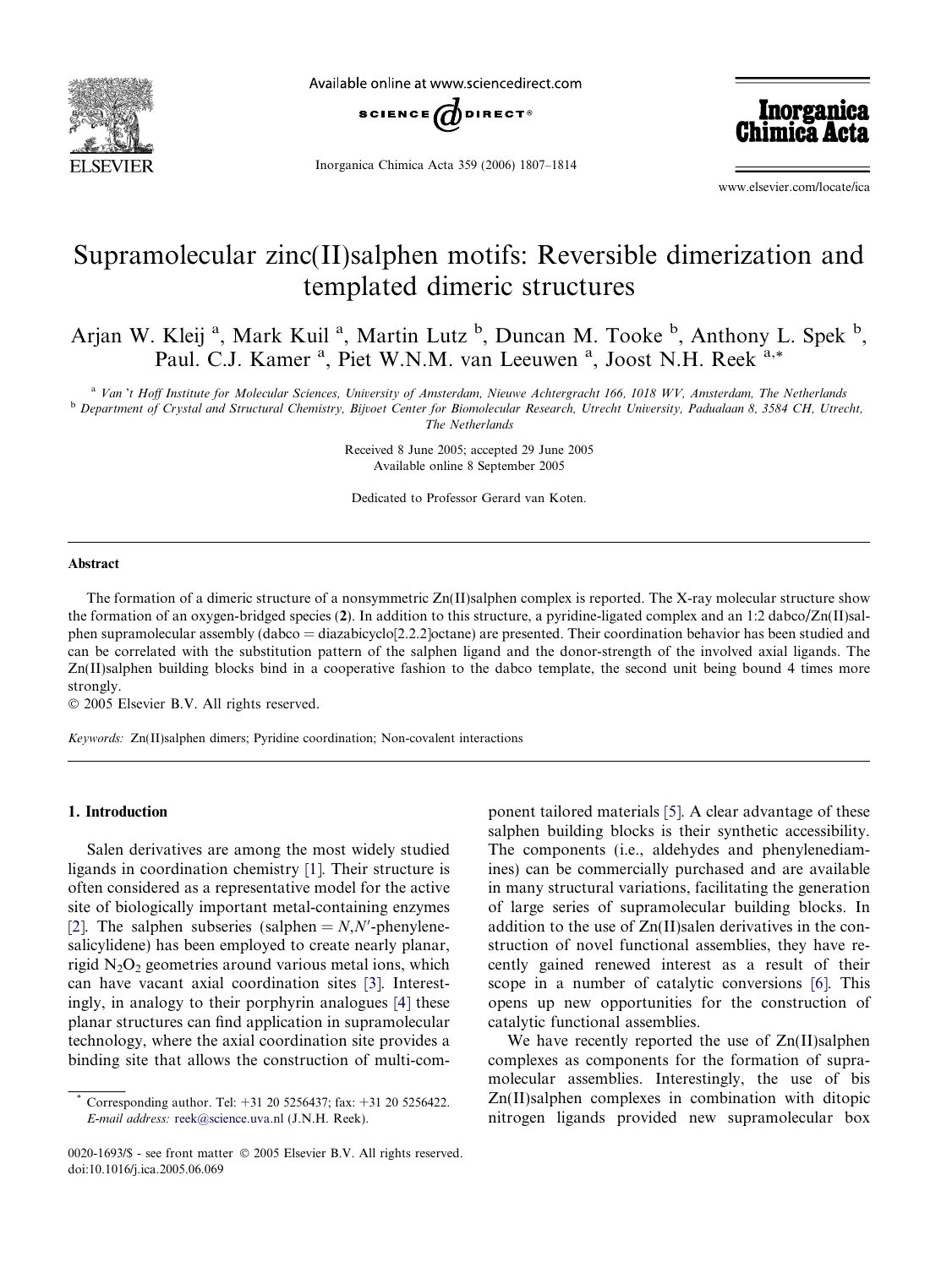<span id="page-1-0"></span>assemblies that formed porous solid state materials [\[7\]](#page-6-0). In addition to these findings, we also formed  $Zn(II)$ salphen encapsulated phosphine assemblies that were applied in homogeneously catalyzed hydroformylation reactions [7a], as an extension of our previous work on porphyrin encapsulated catalysts [\[8\]](#page-6-0). In these non-covalent structures, the Zn(II)salphen units were linked to pyridyl-containing template molecules via  $Zn(II)-N<sub>pvr</sub>$ interactions. Spectroscopic studies revealed a high association constant for this type of supramolecular interaction  $(K_{\text{ass}} = 10^4 - 10^6 \text{ M}^{-1})$ . In this contribution, we compare the preferred coordination behavior of substituted salphen ligands in their Zn(II) complexes and illustrate that the intrinsic Lewis acid character of these complexes can be used to build up higher-order systems via either templated or non-templated coordinative patterns that depend on the substitution pattern of the salphen ligand and the donor strength of the axial ligand.

# 2. Experimental

# 2.1. Synthesis of 2–4

All materials were commercially purchased and used without further purification. NMR analyses were performed on a Varian (Mercury work station) NMR spectrometer with TMS as an external standard. MS measurements were performed on a Shimadzu LCMS-2010A spectrometer with atmospheric pressure chemical ionization. Complexes 2–4 were prepared as reported

Table 1

Crystallographic data for complexes  $1 \cdot \text{MeOH}$  and  $2 \cdot \text{ovridine}$ 

previously [7a], while mono-imine 1 was prepared according to the literature procedure [\[9\]](#page-6-0).

# 2.2. X-ray crystallography of  $1 \cdot MeOH$ ,  $2 \cdot$  pyridine, 4 and  $[1]_2 \cdot$  dabco

X-ray intensities were measured on a Nonius KappaCCD diffractometer with rotating anode (graphite monochromator,  $\lambda = 0.71073$  Å) at a temperature of 150 K. The structures were solved with automated Pat-terson methods [\[10\]](#page-6-0) (compounds  $1 \cdot \text{MeOH}$ , (1)<sub>2</sub>  $\cdot$  dabco and 4) or Direct Methods [\[11\]](#page-6-0) (for compound  $2$  · pyri-dine). The structures were refined with SHELXS-97 [\[11\]](#page-6-0) against F<sup>2</sup> of all reflections, up to  $(\sin \theta/\lambda)_{\text{max}} = 0.65$  $A^{-1}$  (compounds 1 MeOH, 2 pyridine and 4) and  $0.84 \text{ Å}^{-1}$  (for  $(1)_2$  · dabco). Structure calculations, drawings, and checking for higher symmetry were performed with the PLATON [\[12\]](#page-6-0) package. Further crystallographic details are given in Tables 1 and 2. Compound 4 crystallizes in the non-centrosymmetric space group  $P_c$ , but shows a pseudo-center of symmetry (93% fulfilled). The symmetry is broken by the puckering of the salphen ligands with unequal O22–Zn1–O11–C11 and O12–Zn2– O21–C21 torsion angles of  $121.9(3)^\circ$  and  $-146.4(2)^\circ$ , respectively. Additionally, a transformation to the centrosymmetric space group  $P2<sub>1</sub>/c$  is not indicated, because the reflection condition  $0k0$ :  $k = 2n$  is not fulfilled. The structure was refined as a racemic twin with a twin fraction of 0.427(8). The  $t$ -Bu groups at C125 and C225 were rotationally disordered. Compound  $(1)_2$  dabco contained disordered acetonitrile solvent molecules. Their contribution to the structure factors was taken into

| $\alpha$ , $\beta$ , $\alpha$ , $\beta$ , $\alpha$ , $\beta$ , $\alpha$ , $\beta$ , $\alpha$ , $\beta$ , $\alpha$ , $\beta$ , $\alpha$ , $\beta$ , $\alpha$ , $\beta$ , $\alpha$ , $\beta$ , $\alpha$ , $\beta$ , $\alpha$ , $\beta$ , $\alpha$ , $\beta$ , $\alpha$ , $\beta$ , $\alpha$ , $\beta$ , $\alpha$ , $\beta$ , $\alpha$ , $\beta$ , $\alpha$ , $\beta$ , $\alpha$ , $\beta$ , $\alpha$ , |                                             |                                |
|------------------------------------------------------------------------------------------------------------------------------------------------------------------------------------------------------------------------------------------------------------------------------------------------------------------------------------------------------------------------------------------------------|---------------------------------------------|--------------------------------|
| Complex                                                                                                                                                                                                                                                                                                                                                                                              | $1 \cdot \text{MeOH}$                       | $2$ · pyridine                 |
| Formula                                                                                                                                                                                                                                                                                                                                                                                              | $C_{36.6}H_{47.2}Cl_2N_2O_3Zn \cdot CH_3OH$ | $C_{30}H_{31}Cl_2N_3O_2Zn$     |
| Formula weight                                                                                                                                                                                                                                                                                                                                                                                       | 731.48                                      | 601.85                         |
| Crystal size (mm)                                                                                                                                                                                                                                                                                                                                                                                    | $0.12 \times 0.12 \times 0.42$              | $0.04 \times 0.24 \times 0.24$ |
| Crystal system                                                                                                                                                                                                                                                                                                                                                                                       | triclinic                                   | triclinic                      |
| Space group                                                                                                                                                                                                                                                                                                                                                                                          | $P\bar{1}$ (No. 2)                          | $P1$ (No. 2)                   |
| $a(\AA)$                                                                                                                                                                                                                                                                                                                                                                                             | 6.8779(6)                                   | 6.8730(1)                      |
| b(A)                                                                                                                                                                                                                                                                                                                                                                                                 | 14.438(2)                                   | 13.7287(2)                     |
| c(A)                                                                                                                                                                                                                                                                                                                                                                                                 | 20.834(3)                                   | 15.5416(3)                     |
| $\alpha$ (°)                                                                                                                                                                                                                                                                                                                                                                                         | 107.171(14)                                 | 94.1213(6)                     |
| $\beta$ (°)                                                                                                                                                                                                                                                                                                                                                                                          | 99.267(11)                                  | 97.9518(7)                     |
|                                                                                                                                                                                                                                                                                                                                                                                                      | 94.073(9)                                   | 102.1837(7)                    |
| $\stackrel{\gamma}{\nu}{}^{\!\! (^{\circ})}_{\,V(\AA^3)}$                                                                                                                                                                                                                                                                                                                                            | 1935.4(5)                                   | 1411.89(4)                     |
| Z                                                                                                                                                                                                                                                                                                                                                                                                    | 2                                           | $\overline{2}$                 |
| $D_{\rm calc}$ (g/cm <sup>3</sup> )                                                                                                                                                                                                                                                                                                                                                                  | 1.255                                       | 1.416                          |
| $\mu$ (mm <sup>-1</sup> )                                                                                                                                                                                                                                                                                                                                                                            | 0.811                                       | 1.091                          |
| Absorption correction range                                                                                                                                                                                                                                                                                                                                                                          | $0.75 - 0.91$                               | $0.90 - 0.96$                  |
| Number of collected reflections                                                                                                                                                                                                                                                                                                                                                                      | 53673                                       | 27724                          |
| Number of unique reflections                                                                                                                                                                                                                                                                                                                                                                         | 8863                                        | 6425                           |
| Parameters/restraints                                                                                                                                                                                                                                                                                                                                                                                | 425/38                                      | 358/0                          |
| $R_1/wR_2$ [ $I > 2\sigma(I)$ ]                                                                                                                                                                                                                                                                                                                                                                      | 0.0495/0.1102                               | 0.0324/0.0754                  |
| $R_1/wR_2$ (all reflections)                                                                                                                                                                                                                                                                                                                                                                         | 0.0827/0.1237                               | 0.0466/0.0822                  |
| S                                                                                                                                                                                                                                                                                                                                                                                                    | 1.022                                       | 1.077                          |
| Minimum/maximum residual densisty $(e/\overline{A}^3)$                                                                                                                                                                                                                                                                                                                                               | $-0.61/0.62$                                | $-0.43/0.45$                   |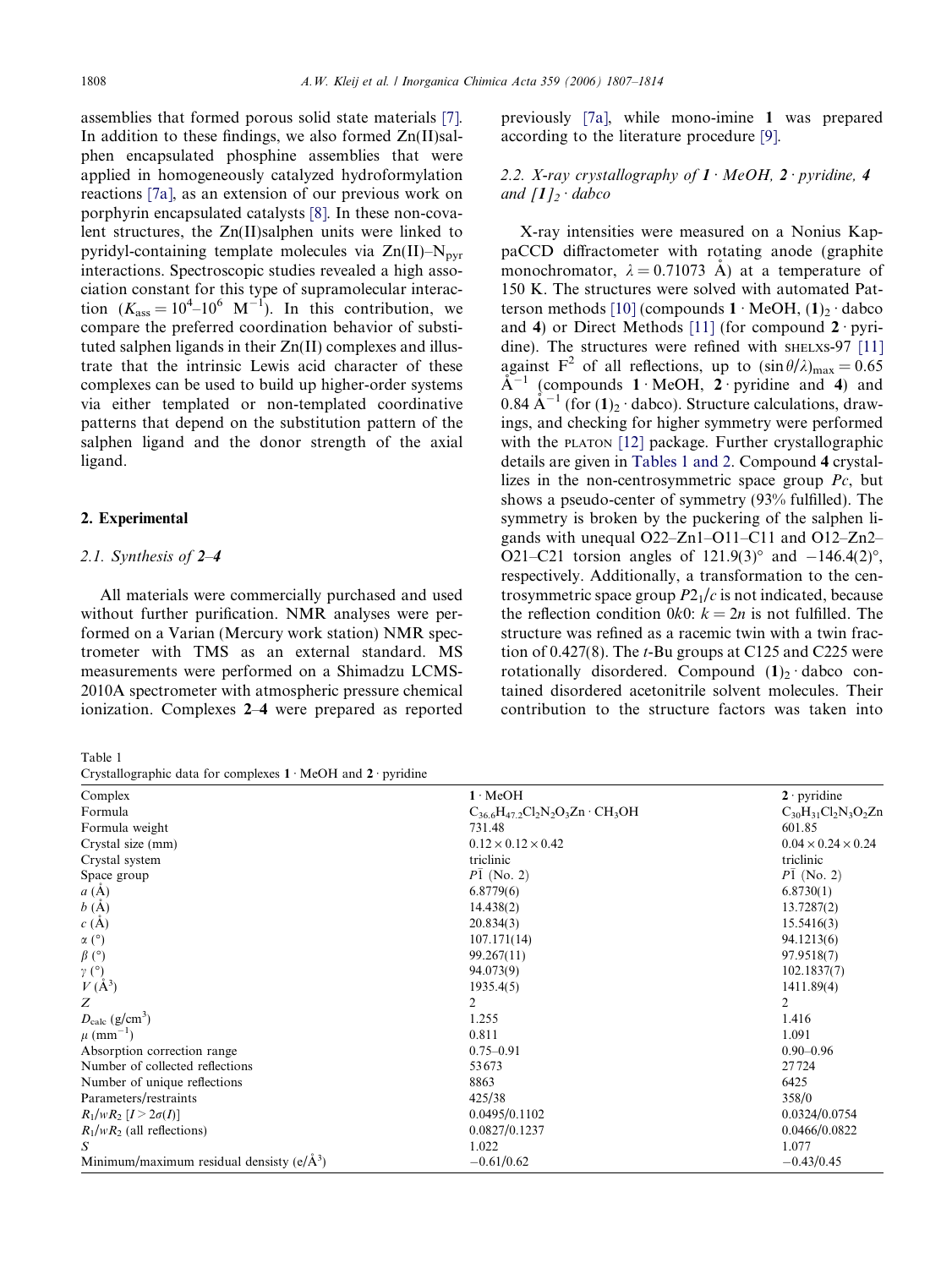<span id="page-2-0"></span>Table 2 Crystallographic data for dimeric complexes 4 and  $(1)_2$  dabco

| Complex                                             | 4                                            | $(1)$ , dabco                                                 |
|-----------------------------------------------------|----------------------------------------------|---------------------------------------------------------------|
| Formula                                             | $C_{56}H_{56}Cl_4N_4O_4Zn_2 \cdot 3(CH_3CN)$ | $C_{78}H_{100}Cl_4N_6O_4Zn_2$ + disordered CH <sub>3</sub> CN |
| Formula weight                                      | 1244.75                                      | 1458.18 <sup>a</sup>                                          |
| Crystal size (mm)                                   | $0.24 \times 0.30 \times 0.48$               | $0.30 \times 0.15 \times 0.06$                                |
| Crystal system                                      | monoclinic                                   | triclinic                                                     |
| Space group                                         | $Pc$ (No. 7)                                 | $P1$ (No. 2)                                                  |
| $a(\AA)$                                            | 12.3109(1)                                   | 13.2536(9)                                                    |
| b(A)                                                | 24.4478(2)                                   | 15.7449(14)                                                   |
| c(A)                                                | 11.1669(1)                                   | 21.6622(15)                                                   |
| $\alpha$ (°)                                        | 90                                           | 83.797(6)                                                     |
| $\beta$ (°)                                         | 113.3213(4)                                  | 87.319(6)                                                     |
| $\gamma$ (°)                                        | 90                                           | 75.383(6)                                                     |
| $V(\AA^3)$                                          | 3086.36(5)                                   | 4347.6(6)                                                     |
| Z                                                   | 2                                            | 2                                                             |
| $D_{\rm calc}$ (g/cm <sup>3</sup> )                 | 1.339                                        | $1.114^{a}$                                                   |
| $\mu$ (mm <sup>-1</sup> )                           | 1.001                                        | $0.719^{a}$                                                   |
| Absorption correction range                         | $0.71 - 0.78$                                | $0.59 - 0.96$                                                 |
| Number of collected reflections                     | 49734                                        | 90957                                                         |
| Number of unique reflections                        | 13909                                        | 15314                                                         |
| Parameters/restraints                               | 786/533                                      | 902/48                                                        |
| $R_1/wR_2 (I > 2\sigma(I))$                         | 0.0274/0.0672                                | 0.0501/0.0970                                                 |
| $R_1/wR_2$ (all reflections)                        | 0.0306/0.0691                                | 0.0906/0.1062                                                 |
| S                                                   | 1.045                                        | 1.03                                                          |
| Minimum/maximum residual density $(e/\text{\AA}^3)$ | $-0.29/0.27$                                 | $-0.46/0.41$                                                  |

<sup>a</sup> Derived quantities do not contain the contribution of the disordered solvent.

account by back-Fourier transformation using the PLATON/SQUEEZE [\[12,13\]](#page-6-0) algorithm. The  $t$ -Bu group at C25 was rotationally disordered.

# 3. Results and discussion

The Zn(II)salphen complexes 1 and 2 (Scheme 1) were prepared in a one-pot two step procedure using stoichiometric amounts of aldehyde, phenylene diamine and  $Zn(OAc)$   $\cdot$  2H<sub>2</sub>O in MeOH at ambient temperature as reported previously [7a]. Compound 3 was prepared using the literature method [\[9\]](#page-6-0) and was used as starting material for the preparation of 4. All compounds were isolated as pure powders by a simple filtration step [7a]. The identity of these complexes was established by X-ray crystallography, NMR spectroscopy and MS.

Oxygen donor ligands such as THF and  $H_2O$  have recently been reported to coordinate at the axial position in analogous Zn–salphen complexes [\[3\].](#page-6-0) This was also demonstrated by the crystallographic analysis of  $1 \cdot \text{MeOH}/$  $H_2O$  obtained from a mixture of  $CH_2Cl_2/MeOH$ ([Fig. 1](#page-3-0), [Table 1](#page-1-0)). The bond distances and angles found for 1 correspond to a distorted square pyramidal



Scheme 1. General synthetic approach towards (non)symmetrical Zn(II)salphen complexes.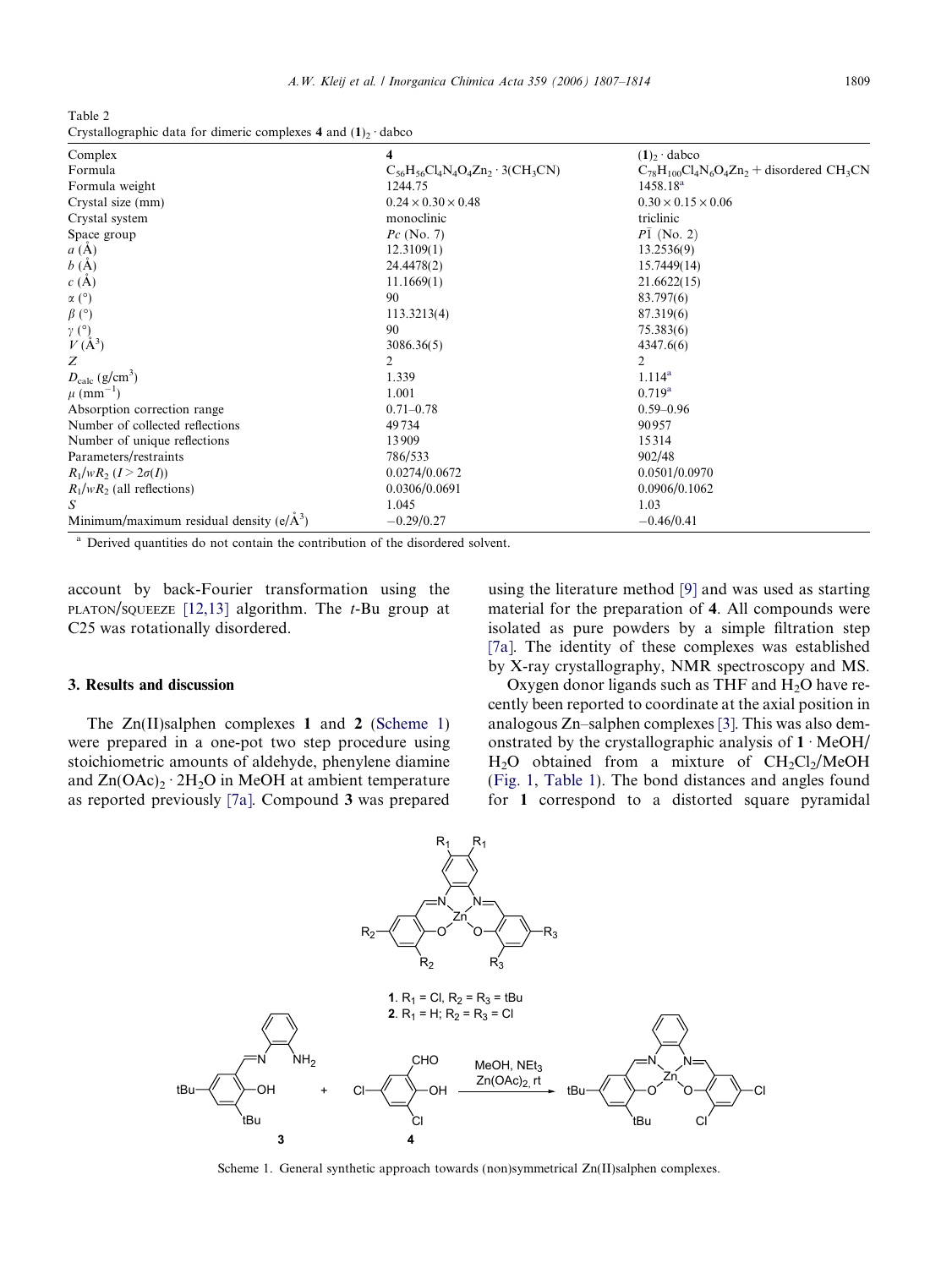<span id="page-3-0"></span>

Fig. 1. Displacement ellipsoid plot of the molecular structure of  $1 \cdot \text{MeOH/H}_2\text{O}$  in the crystal. The axial position is occupied by 60% methanol and 40% water. Hydrogen atoms and non-coordinated methanol solvent molecules have been omitted for clarity and ellipsoids are shown at the 50% probability level. Selected bond lengths  $(\hat{A})$  and angles (°) with su's in parentheses:  $Zn(1)-O(1) = 1.944(2)$ ,  $Zn(1)-O(2) = 1.973(2)$ ,  $Zn(1)-O(3) = 1.973(2)$ 2.024(3), Zn(1)–N(1) = 2.063(2), Zn(1)–N(2) = 2.109(2); O(1)–Zn(1)–N(2) = 160.31(11), O(2)–Zn(1)–N(1) = 147.42(10), O(1)–Zn(1)–O(3) = 97.86(12),  $O(2)$ – $Zn(1)$ – $O(3) = 101.90(11)$ ,  $O(3)$ – $Zn(1)$ – $N(1) = 109.22(10)$ ,  $O(3)$ – $Zn(1)$ – $N(2) = 100.82(10)$ .

surrounding of the Zn(II) metal center. The Zn(II) center in  $1 \cdot$  MeOH is tilted from the basal plane as is clear from the observed O–Zn–N angles. This is clearly illustrated by the angles  $O(1)$ – $Zn(1)$ – $N(2)$  (160.31(11)<sup>o</sup>) and  $O(2)$ – Zn(1)–N(1) (147.42(10)°) found in 1. Furthermore, the angles  $O(1)$ – $Zn(1)$ – $O(3)$  and  $O(2)$ – $Zn(1)$ – $O(3)$  point out that the position of the axial ligand is substantially distorted from ideal geometry. The 3-positioned *t*-Bu groups are a pre-requisite for the existence as a monomeric species both in solution and in the solid state, and without these sterically demanding groups a strong tendency toward dimerization through oxygen-bridging is observed.

It is important to note that complex 2 has less sterically demanding Cl groups present on the  $3$ - and  $3'$ position of the salphen structure. Complex 2 is only sparingly soluble in the common organic solvents and crystallization from acetonitrile was only successful in the presence of pyridine as co-solvent (ratio 25:1). The molecular structure of  $2$  pyridine is depicted in Fig. 2 (see [Table 1](#page-1-0) for crystallographic details), and pyridine was found as axial ligand bound to the zinc metal, and acetonitrile was present as non-coordinating solvent in the crystal. This clearly demonstrates that pyridine donors are preferred over  $CH<sub>3</sub>CN$  as axial ligands in these Zn(II)salphen derivatives. The packing diagram of  $2 \cdot$  pyridine (Fig. 2) demonstrates that the axial ligand (pyridine) is located in relatively more accessible voids inside the crystal and consequently no significant steric repulsion is present. The bond distances and angles found for  $2 \cdot$  pyridine correspond to a distorted square pyramidal surrounding of the Zn(II) metal center. The  $Zn(II)$  center in  $2$  pyridine is somewhat tilted from the basal plane as described by the O–Zn–N angles. Under these crystallization conditions, a monomeric complex was obtained. This is in line with the NMR studies of 2 in the presence of pyridine, but contrasts with earlier reports on similar Zn(II)salphen complexes that were obtained as dimeric species [\[14\].](#page-7-0)



Fig. 2. Displacement ellipsoid plot (left) of the molecular structure of  $2 \cdot$  pyridine in the crystal and a representation of packing (right) showing the face-to-edge interaction between the coordinated pyridine and the adjacent salphen unit. Hydrogen atoms in the left figure and the non-coordinated acetonitrile solvent molecules have been omitted for clarity, and ellipsoids are shown at the 50% probability level. Selected bond lengths (Å) and angles (°) with su's in parentheses:  $Zn(1) - O(1) = 1.9944(10)$ ,  $Zn(1) - O(2) = 1.9642(10)$ ,  $Zn(1) - N(1) = 2.0689(12)$ ,  $Zn(1) - N(2) = 2.1131(12)$ ,  $Zn(1) - N(3) = 2.1131(12)$  $N(3) = 2.0853(13); N(1) - Zn(1) - N(2) = 78.64(5), O(1) - Zn(1) - O(2) = 93.40(4), N(2) - Zn(1) - N(3) = 104.10(5), O(1) - Zn(1) - N(3) = 99.40(5), O(2) - Qn(3)$  $Zn(1) - N(3) = 97.17(5), N(1) - Zn(1) - N(3) = 106.14(5).$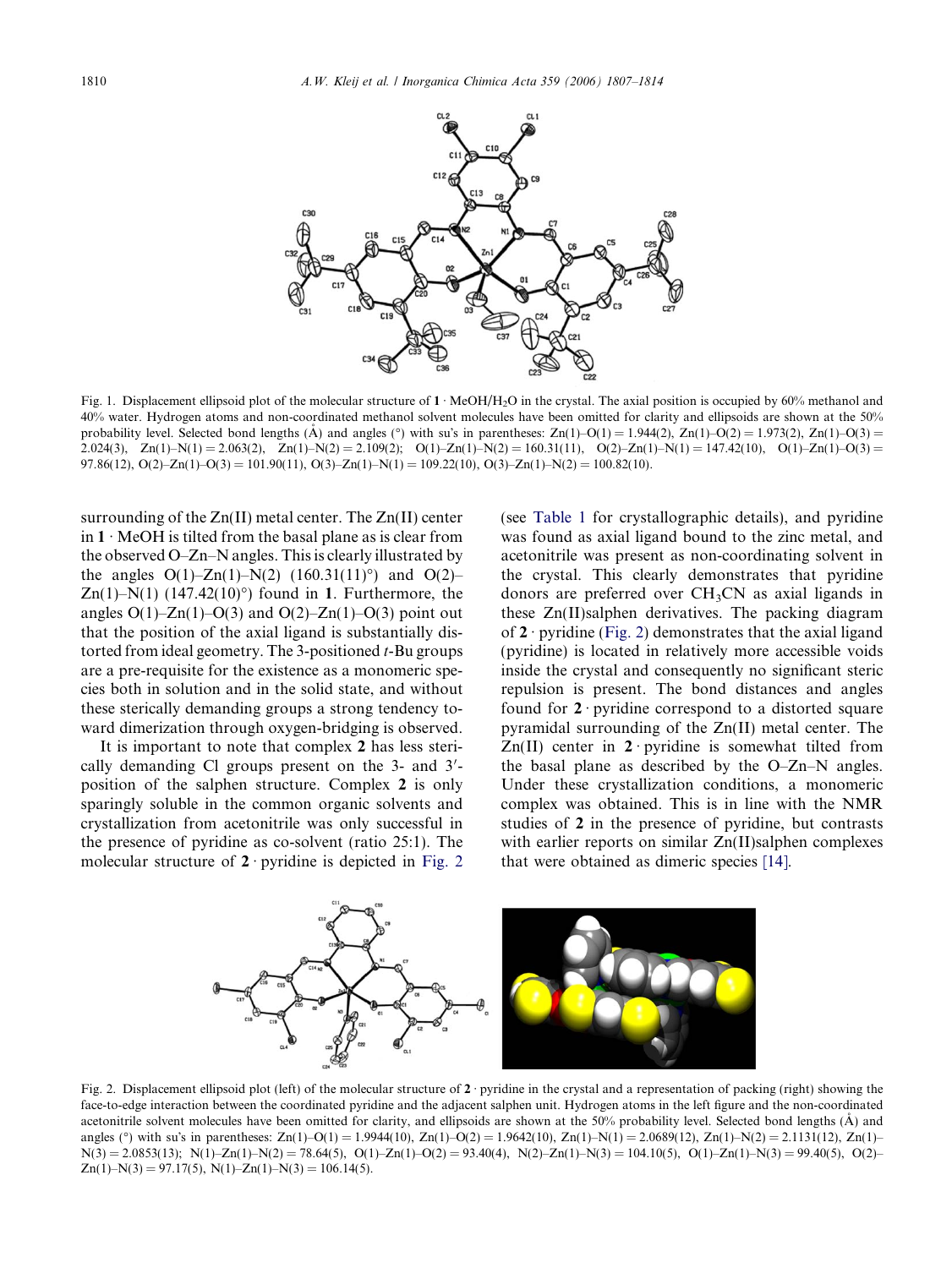

Fig. 3. Displacement ellipsoid plot of the molecular structure of dimeric 4 in the crystal. Hydrogen atoms and the non-coordinated acetonitrile solvent molecules have been omitted for clarity and ellipsoids are shown at the 50% probability level. Only the major conformations of the disordered t-Bu groups are shown. Selected bond lengths ( $\AA$ ) and angles (°) with su's in parentheses:  $Zn(1)-O(11) = 1.930(2)$ ,  $Zn(1)-O(12) = 2.055(2)$ ,  $Zn(1)-O(12)$  $O(22) = 2.027(2)$ , Zn(1)–N(11) = 2.080(3), Zn(1)–N(12) = 2.095(3); O(12)–Zn(1)–N(11) = 157.73(10), O(11)–Zn(1)–O(12) = 98.57(9), O(22)–Zn(1)–  $N(11) = 114.59(10), N(11) - Zn(1) - N(12) = 77.15(11), O(11) - Zn(1) - N(12) = 149.29(11), O(12) - Zn(1) - O(22) = 83.19(8), O(22) - Zn(2) - N(21)$  $= 159.43(10),$   $O(21) - Zn(2) - O(22) = 107.67(9),$   $O(12) - Zn(2) - N(21) = 111.42(10),$   $N(21) - Zn(2) - N(22) = 76.96(11),$   $O(21) - Zn(2) - N(22) =$ 162.71(10),  $O(22)$ – $Zn(2)$ – $O(12) = 81.05(8)$ .

Complex 4 was crystallized from acetonitrile and its molecular structure is presented in Fig. 3 (see [Table 2](#page-2-0) for crystallographic details). Complex 4 forms an interesting dimeric structure [\[14\]](#page-7-0) in the solid state in which one of the O-atoms of each salphen ligand forms a bridging bond between two zinc centers. The dimer is therefore based on two identical coordination bonds, forming a Zn–O–Zn–O square. The axial oxygen coordination gives rise to a distorted square pyramidal Zncoordination. The dimer formation causes a profound difference in the Zn–O distances within each monomer unit:  $Zn(1)-O(11)$  amounts to 1.930(2) A, whereas Zn(1)–O(12) is equal to 2.055(2) A. The two salphen units have an anti-parallel orientation and the  $t$ -Bu groups of the individual molecules of 4 point away from the adjacent unit in order to minimize steric repulsion. Since the dimer is based on the axial coordination of two oxygen atoms, we reasoned that this structure might be stable in solution. Indeed, a dimeric species was observed by  ${}^{1}H$  NMR in a non-coordinating solvent  $(CD_2Cl_2)$ . The resonances for the t-Bu groups  $(\delta = 1.38$  and 1.27 ppm) and that of the imine protons  $(\delta = 8.48$  and 8.25 ppm) appear at different chemical shifts as those of 1. Interestingly, upon addition of one equivalent of pyridine the pyridyl- $H_{ortho}$  resonance is found at  $\delta$  8.37 ppm ( $\delta$ <sub>free</sub> = 8.57 ppm,  $\Delta \delta$  = 0.20 ppm)<sup>1</sup> and the imine protons shift to 8.73 and 8.66 ppm, indicative for the formation of the pyridine complex. In addition, the t-Bu groups were now found at lower field at 1.32 and 1.50 ppm, respectively. The changes in the NMR spectra show that 4 is, at least, partly in the dimeric state and an exclusive monomeric complex  $(4 \cdot \text{pyridine})$  is formed upon addition of pyridine ([Scheme 2\)](#page-5-0). It is intriguing to note that acetonitrile, the crystallization solvent for 4, is unable to prevent the dimerization process whereas pyridine readily breaks up the dimeric structure. Further strong evidence of the formation of monomeric, pyridine-ligated 4 was obtained from UV–Vis titration of dimeric 4 with pyridine. The binding curve that was measured in toluene could be fitted to a 1:1 model with an association constant  $K_{\text{ass}}$  of  $4.7 \times 10^5$  M<sup>-1</sup>. Interestingly, this binding is only slightly lower than that found for  $1 \cdot pyr$  ( $K_{ass} = 8.0 \times 10^5$  M<sup>-1</sup>) [7a], which clearly shows that the dimer formation cannot compete with the pyridine coordination. As an extension, we also examined the titration of dimeric 4 with the ditopic, cyclic diamine ligand dabco. Interestingly, the binding curve in toluene was connected with a 2:1 assembly formation with significantly different  $K_{\text{ass}}$ for the first  $(K_1 = 1.9 \times 10^4 \text{ M}^{-1})$  and second binding  $(K_2 = 8.0 \times 10^4 \text{ M}^{-1})$  of 4 to dabco. This indicates that the binding process of two building blocks of 4 to dabco is cooperative. The stronger binding of the second Zn– salphen unit is likely due to  $\pi-\pi$  interactions between two associated salphen-complexes, as also was found previously for porphyrins [\[15\]](#page-7-0) and is clear from the Xray structure of  $(1)_2$  dabco (vide infra).

This interesting equilibrium between dimeric and monomeric 4 can thus be controlled by axial ligation

<sup>&</sup>lt;sup>1</sup> The  $\Delta\delta$  (0.20 ppm) is fully in line with our previous NMR studies, see [6a].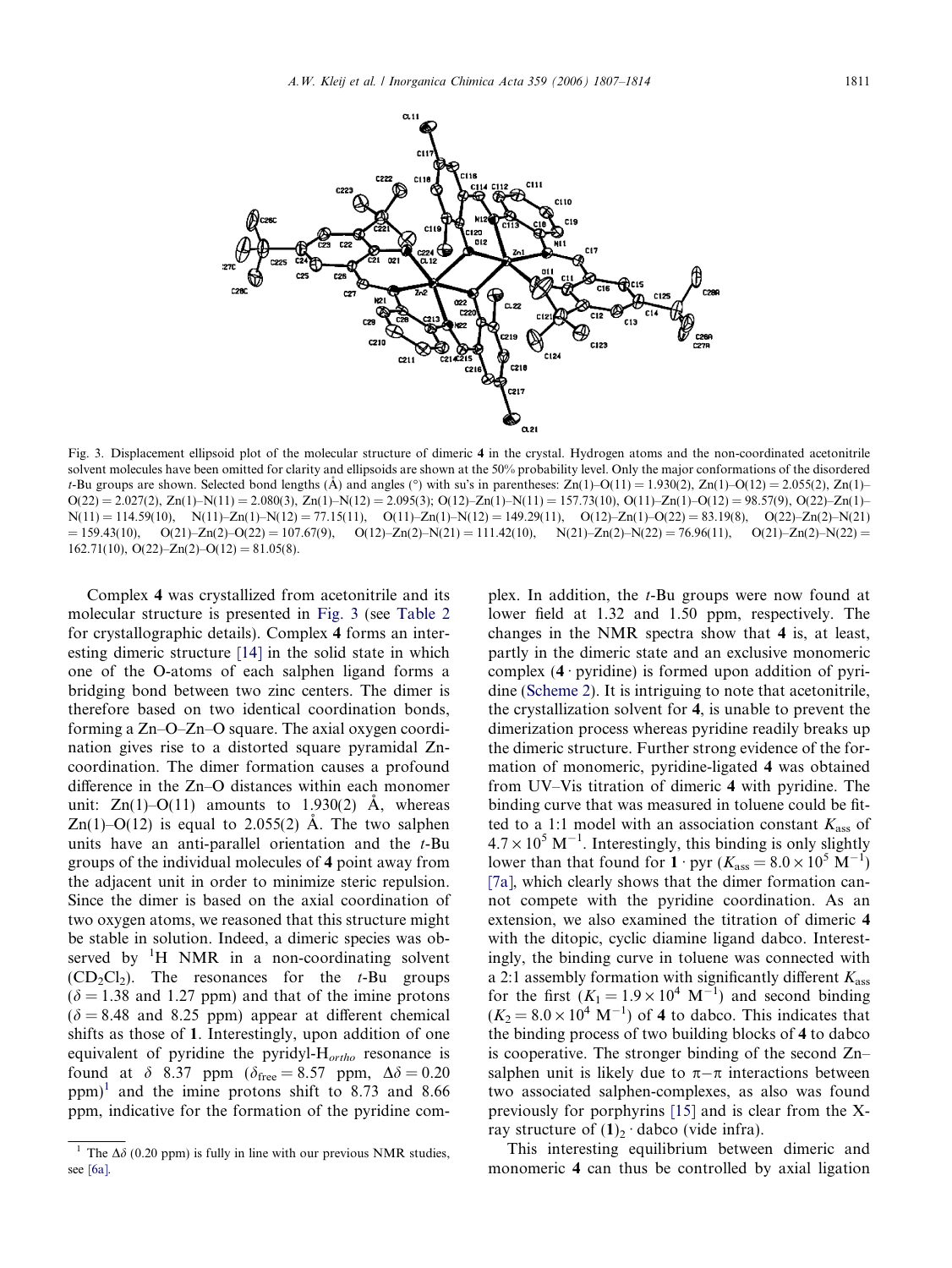<span id="page-5-0"></span>

Scheme 2. Schematic representation of the equilibrium between mono- and dimeric 4. The 3-positioned  $Cl/t$ -Bu groups in the dimer have been omitted for clarity.

using sufficiently strong N-donor ligands. The dimer formation of 4 is clearly related to the presence of bulky groups on both the 3 and  $3'$  positions of the salphen structure. In the absence of these groups and a suitable donor ligand, dimer formation takes place (cf. structure of 4), while strong donor ligands such as pyridine are able to give rise to monomeric pyridine-ligated complexes (cf., crystal structure of 2 and complex  $4 \cdot$  pyridine, Scheme 2).

We were interested if the observed cooperativity originates from the required dissociation of dimeric 4 and we therefore also studied the assembly formation of monomeric salphen complex 1 with dabco. It was anticipated that 1 in combination with dabco would result in a similar 1:2 assembly, in which the dabco ligand is ditopically bound to two molecules of 1 as found for complex  $[4]_2 \cdot$  dabco (vide supra). First, a 1/dabco mixture (2:1 ratio) was investigated by <sup>1</sup>H NMR (CD<sub>2</sub>Cl<sub>2</sub>) and a typical upfield shift of the dabco protons was observed ( $\Delta \delta = 0.13$  ppm). Furthermore, only a single, sharp resonance pattern was noticed. UV–Vis titration experiments (at  $2.7 \times 10^{-5}$  M for 1) were carried out in

toluene as the solvent to further elaborate on the solution structure. Interestingly, a sigmoidal shaped curve was obtained that is explained by the coincidental small change in extinction coefficient of the bis-dabco-1 complex compared to free 1. At increasing concentration of dabco, the 2:1 assembly is in competition with an increasing amount of the 1:1 assembly (i.e.,  $1 \cdot$  dabco), giving the titration curve a sigmoidal shape that unfortunately could not be fitted to obtain a reliable association constant. Again, it is clear that the stoichiometry determines the type of assembly formed.

The molecular structure of  $(1)_2$  dabco in the crystal was solved by X-ray diffraction and is presented in Fig. 4 (see [Table 2](#page-2-0) for crystallographic details). Some indicative bond distances/angles are listed in the figure's legend. In line with the titration data, both N-atoms of the dabco ligand are coordinating to the Zn(II)-centers of both salphen complexes. The chloride atoms point to the same direction although the salphen building blocks are not completely parallel. The coordination of the dabco N-atoms to  $Zn(1)$  and  $Zn(2)$  of both molecules of 1 is slightly different, which is expressed by



Fig. 4. PLATON generated plots of the molecular structure of the assembly  $(1)_2$  dabco in the crystal. Hydrogen atoms and co-crystallized solvent molecules have been omitted for clarity. Color codes for the right-hand plot:  $Cl =$  green,  $Zn =$  brown,  $N =$  blue,  $O =$  red,  $C =$  gray. Selected bond lengths  $(A)$  and angles (°) with su's in parentheses:  $Zn(1)-O(1) = 1.966(2)$ ,  $Zn(1)-N(1) = 2.109(2)$ ,  $Zn(1)-N(2) = 2.085(2)$ ,  $Zn(1)-N(3) = 2.164(2)$ ,  $Zn(2)-N(4) = 2.128(2);$   $Q(1)-Zn(1)-Q(2) = 95.87(9),$   $Q(3)-Zn(2)-Q(4) = 100.11(9),$   $Q(1)-Zn(1)-N(3) = 102.59(9),$   $Q(3)-Zn(2)-N(4) = 98.20(9),$  $O(2)$ –Zn(1)–N(3) = 102.18(9),  $O(4)$ –Zn(2)–N(4) = 104.67(9). (For interpretation of the references to color in this figure legend, the reader is referred to the web version of this article.)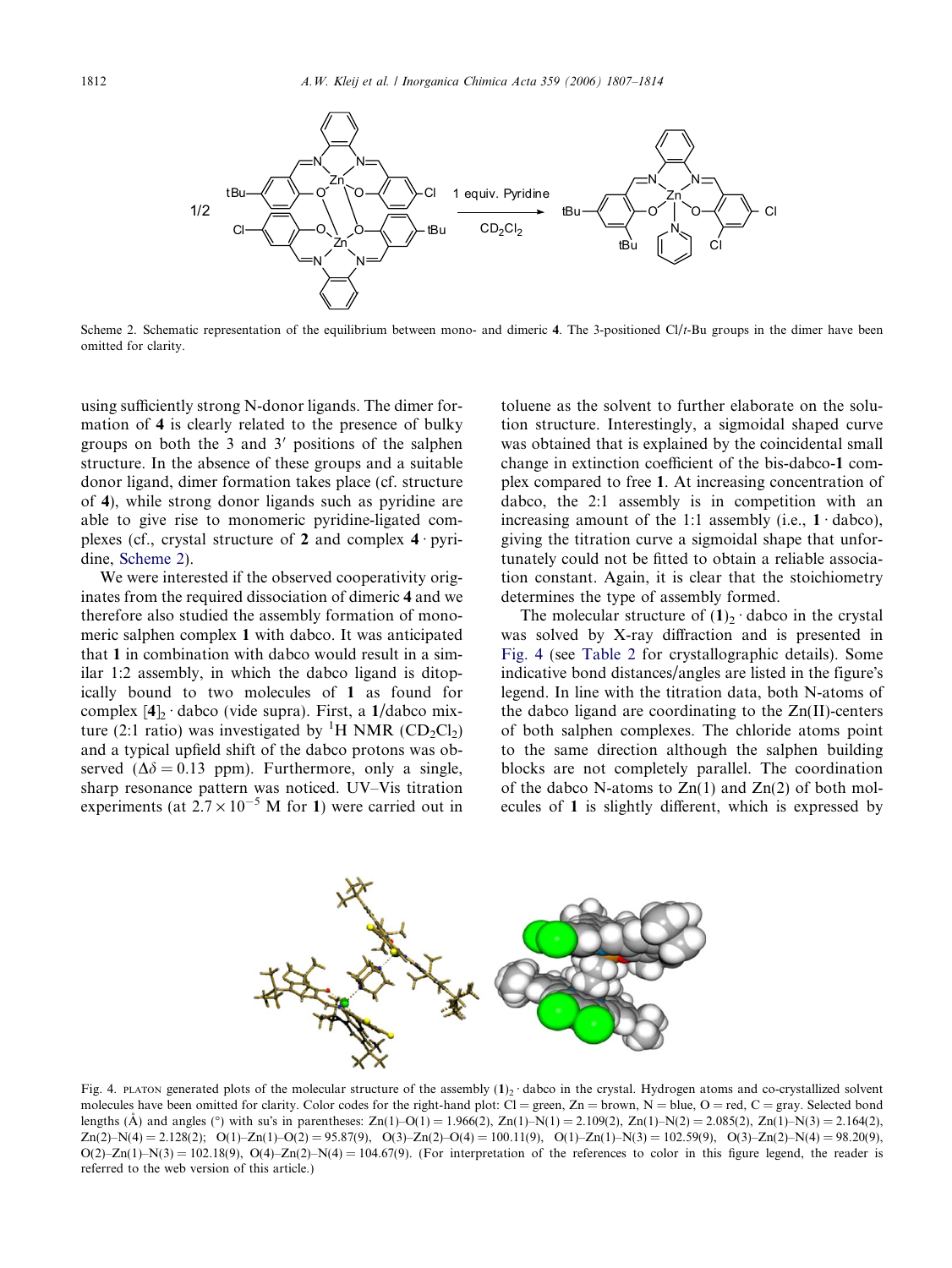<span id="page-6-0"></span>small differences in the geometry observed around the Zn(II) centers. This may be related to packing requirements within the crystal lattice.

In summary, we have shown that dimeric  $Zn(II)$ salphen structures are accessible through dabco-templated assembly formation. Dimeric Zn(II)salphen structures, connected via axial oxygen coordination of adjacent salphen building blocks, can be reversibly converted into monomeric structures by addition of appropriate Lewis-basic N-donor ligands such as pyridines. Alternatively, dimeric structures can be formed by the application of ditopic ligands such as dabco and the assembly formation can be controlled by the metal-to-ligand ratio. In this way, the distance between two salphen building blocks can be controlled. The combination of these specific Zn(II)salphen–ligand interactions and the use of multi-Zn(II)salphen structures [7a] will enable the preparation of reversible coordination polymers, sensors and devices with potentially interesting photochemical and catalytic features.

## Acknowledgments

We thank the Netherlands Organization for Scientific Research (NWO, VICI-grant for JNHR and financial support for M.L., D.M.T. and A.L.S.) and the Universities of Amsterdam (JNHR) for financial support.

#### Appendix A. Supplementary data

CCDC 273338 (compound  $1 \cdot \text{MeOH}$ ), 273339  $(2 \cdot$  pyridine), 273340 (4), and 273341  $((1)_2 \cdot$  dabco) contain the supplementary crystallographic data for this paper. These data can be obtained free of charge via [www.ccdc.cam.ac.uk/conts/retrieving.html](http://www.ccdc.cam.ac.uk/conts/retrieving.html) (or from the CCDC, 12 Union Road, Cambridge CB2 1EZ, UK; fax: +44 1223 336033; e-mail: deposit@ccdc.cam.ac.uk). Supplementary data associated with this article can be found, in the online version, at [doi:10.1016/j.ica.2005.](http://dx.doi.org/10.1016/j.ica.2005.06.069) [06.069](http://dx.doi.org/10.1016/j.ica.2005.06.069).

# References

- [1] For reviews, see: (a) L. Canali, D.C. Sherington, Chem. Soc. Rev. 28 (1999) 85;
	- (b) E.N. Jacobsen, Acc. Chem. Res. 33 (2000) 421;
	- (c) T. Katsuku, Coord. Chem. Rev. 140 (1995) 189;
	- (d) D.A. Atwood, M.J. Harvey, Chem. Soc. Rev. 101 (2001) 37.
- [2] (a) D.N. Silverman, S. Lindskog, Acc. Chem. Res. 21 (1988) 30;
	- (b) P. Woolley, Nature 25B (1975) 677;
	- (c) D.W. Christianson, C.A. Fierke, Acc. Chem. Res. 29 (1996) 33;

(d) M. Ruf, H. Vahrenkamp, Inorg. Chem. 35 (1996) 6571; (e) K.-W. Yang, Y.-Z. Wang, Z.-X. Huang, Polyhedron 16 (1996)  $109.$ 

(f) L. Bertini, C. Luchinat, W. Maret, M. Zeppezauer (Eds.), Zinc Enzymes, Birkhäuser, Boston, 1986;

(g) H. Sigel (Ed.), Zinc and its Role in Biology and Nutrition, Marcel Dekker, New York, 1983;

(h) Y. Gultneh, B. Ahvazi, D. Blaise, R.J. Butcher, J. Jasinski, J. Jasinski, Inorg. Chim. Acta 241 (1996) 31.

- [3] (a) A.L. Singer, D.A. Atwood, Inorg. Chim. Acta 277 (1998) 157; (b) G.A. Morris, H. Zhou, C.L. Stern, S.T. Nguyen, Inorg. Chem. 40 (2001) 3222.
- [4] (a) U. Michelsen, C.A. Hunter, Angew. Chem. Int. Ed. 39 (2000) 764;

(b) L.G. Mackay, R.S. Wylie, J.K.M. Sanders, J. Am. Chem. Soc. 116 (1994) 3141;

(c) A. Okumura, K. Funatsu, Y. Sasaki, T. Imamura, Chem. Lett. (1999) 779;

- (d) T. Imamura, K. Fukushima, Coord. Chem. Rev. 198 (2000) 133;
- (e) J. Wojaczyński, L. Latos-Grazyński, Coord. Chem. Rev. 204 (2000) 113;
- (f) G.S. Wilson, H.L. Anderson, Chem. Commun. (1999) 1539;
- (g) J. Fan, J.A. Whiteford, B. Olenyuk, M.D. Levin, P.J. Stang, E.B. Fleischer, J. Am. Chem. Soc. 121 (1999) 2741;
- (h) S.-S. Sun, C.L. Stern, S.T. Nguyen, J.T. Hupp, J. Am. Chem. Soc. 126 (2004) 6314;
- (i) J.N.H. Reek, A.P.H.J. Schenning, A.W. Bosman, E.W. Meijer, M.J. Crossley, Chem. Commun. (1998) 11.
- [5] For illustrative examples, see: (a) K. Chichak, U. Jacquemard, N.R. Branda, Eur. J. Inorg. Chem. (2002) 357; (b) S.-S. Sun, C. Stern, S.T. Nguyen, J.T. Hupp, J. Am. Chem. Soc. 126 (2004) 6314; (c) K.E. Splan, A.M. Massari, G.A. Morris, S.-S. Sun, E. Reina, S.T. Nguyen, J.T. Hupp, Eur. J. Inorg. Chem. (2003) 2348; (d) R. Kitaura, G. Onoyama, H. Sakamoto, R. Matsuda, S.-I. Noro, S. Kitagawa, Angew. Chem. Int. Ed. 43 (2004) 2684. [6] (a) P.G. Cozzi, Angew. Chem. Int. Ed. 42 (2003) 2895;
- (b) P.G. Cozzi, Chem. Soc. Rev. 33 (2004) 410; (c) P.G. Cozzi, R. Hilgraf, N. Zimmermann, Eur. J. Org. Chem. (2004) 4095; (d) E.F. DiMauro, M.C. Kozlowski, Org. Lett. 3 (2001) 3053;
	- (e) E.F. DiMauro, M.C. Kozlowski, J. Am. Chem. Soc. 124 (2002) 12668;
- (f) E.F. DiMauro, M.C. Kozlowski, Org. Lett. 4 (2002) 3781. [7] (a) A.W. Kleij, M. Kuil, D.M. Tooke, M. Lutz, A.L. Spek, J.N.H. Reek, Chem. Eur. J. 11 (2005) 4743; (b) A.W. Kleij, M. Lutz, A.L. Spek, J.N.H. Reek, Chem.
- Commun. (2005) 3661. [8] (a) V.F. Slagt, J.N.H. Reek, P.C.J. Kamer, P.W.N.M. van Leeuwen, Angew. Chem. Int. Ed. 40 (2001) 4271; (b) V.F. Slagt, P.W.N.M. van Leeuwen, J.N.H. Reek, Angew. Chem. Int. Ed. 42 (2003) 5619; (c) V.F. Slagt, P.J.C. Kamer, P.W.N.M. van Leeuwen, J.N.H.
- Reek, J. Am. Chem. Soc. 126 (2004) 1526. [9] M.-A. Muñoz-Hernández, T.S. Keizer, S. Parkin, B. Patrick, D.A. Atwood, Organometallics 19 (2000) 4416.
- [10] P.T. Beurskens, G. Admiraal, G. Beurskens, W.P. Bosman, S. Garcia-Granda,R.O. Gould, J.M.M. Smits, C. Smykalla, The DIRDIF-99 Program System: Technical Report of the Crystallography Laboratory, University of Nijmegen, The Netherlands, 1999.
- [11] G.M. Sheldrick, SHELXS-97 & SHELXL-97, Universität Göttingen, Göttingen, Germany, 1997.
- [12] A.L. Spek, J. Appl. Crystallogr. 36 (2003) 7.
- [13] P. van der Sluis, A.L. Spek, Acta Crystallogr., Sect. A 46 (1990) 194.